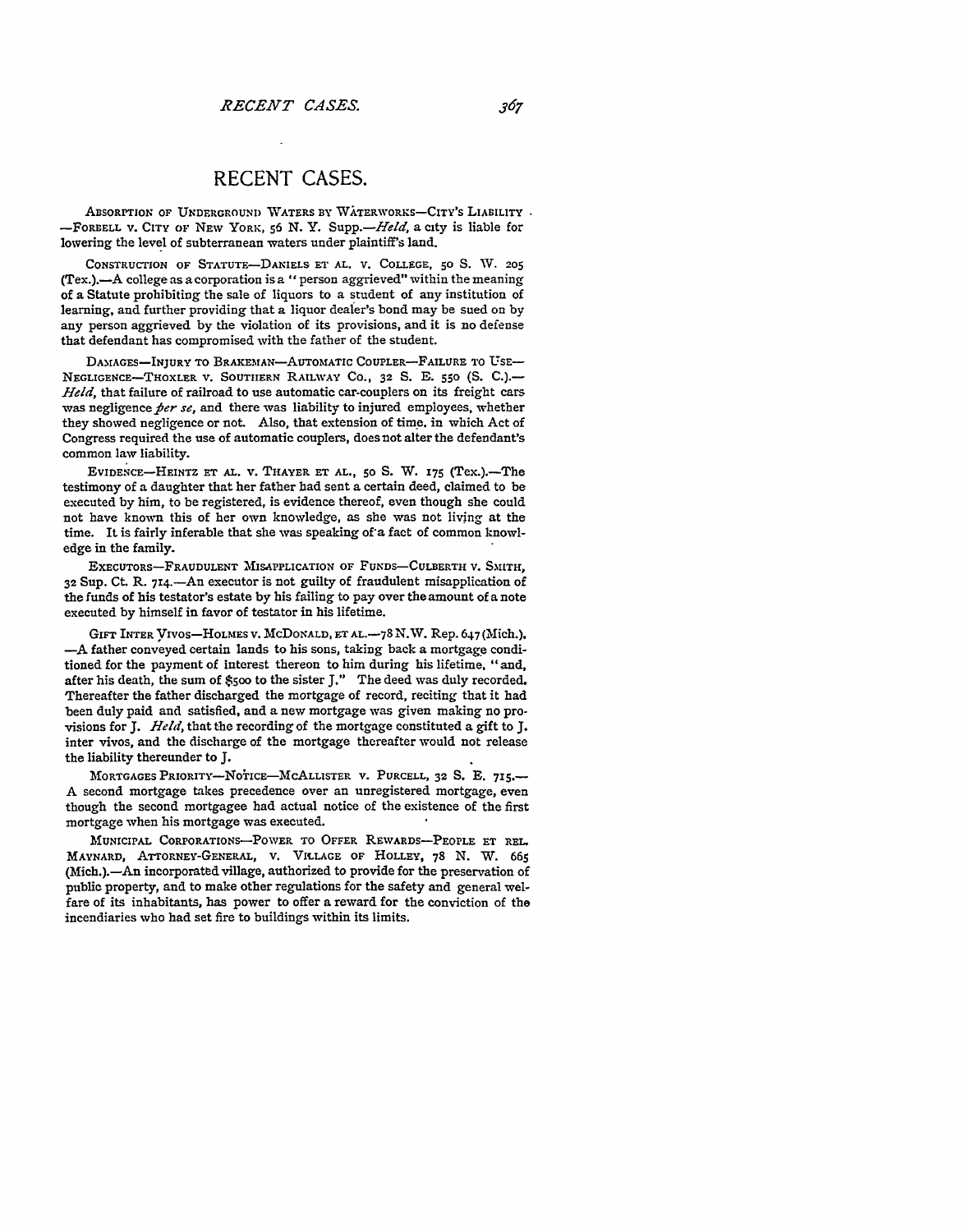**MUNICIPALITIES-REGULATING** WEIGHT OF BREAD-INVASION **OF** PRIVATE RIGHTS-CITY OF BUFFALO **V.** COLLINS **BAKING Co., 57** *N. Y.,* **q** *347.-Held,* that an ordinance regulating the weight of bakers' bread is void as being an unreasonable invasion of the rights to engage in a lawful business.

**NEGLIGENCE-DUNN V.** WILMINGTON **&** W. R. **Co., '32 S. E. 711.-In** actions for personal injuries, where verdict is directed for defendant, a question whether there was sufficient evidence to go to the jury as to the negligence of the defendant, will be construed in the light most favorable to the plaintiff.

**NEGLIGENCE-NSUFFIENCY OF** RAILROAD CROSSING-ATCHISON, T. **& S.** F. R. Co. v. HENRY, **56** Pac. 486 (Ky.).-Railroad negligently responsible for not maintaining crossings large enough for harvesting mabhinery of unusual size to cross over. Crossings were suitable for ordinary wagons and complied with law. Smith, **J.,** dissenting, on ground that railroad company should not be presumed to know of the use of this unusual machinery.

PROPERTY **IN** DOGs-LLLEY v. **MANCHESTER** & **A.** R. CO.-ZEIGLER **v.** LAME, **32 S. E. 526 (S.** *C.).-Held,* that an owner has such qualified property in a dog as to entitle him to recover damages for a wrongful injury thereto.

PROXIMATE **CAUsE-GARRELL** *V.* GREENSBORO WATER **SUPPLY** Co., **32 S. E. <sup>7</sup> 20.-A** water company contracted with a city to furnish said city "with pure and wholesome water for the use of its citizens, and of force at all times sufficient to protect the inhabitants of the city against loss **by** fire." *Held,* that damage resulting from a destruction of property **by** fire **by** failure to furnish the water is the proximate consequence of the breach.

**QUO** WAERANTO-TITLE TO **OFFICE-CITY STREET COMMISSIONER-STATE EX** REL. SOUTHEY V. LASHER, 42 Atl. 636 (Conn.).-The authorized presiding officer of a board refused to entertain a motion to take a ballot for the election of a street commissioner. Such motion was then put by a member and carried. The election held to **be** invalid, for the presiding officer did not preside while it was being carried. Hammersley, *J.,* dissenting, on the grounds that such irregularity as to presiding officer was immaterial

REPLEVIN OF **DEAD** BODY-KEYES **V. KOUKEL ET AL., 78 N.** W. 649 (Mich.).-Under How. Ann St., § 6856, providing for replevin where "personal goods and chattels" have been unlawfully taken or detained. Held, that replevin will not lie to recover the body of plaintiff's brother in the hands of an undertaker, to whom it had been delivered **by** the authorities of a hospital.

**TAXATIoN-LouISvILLE TOBACCO WAREHOUSE Co. V. COMMONWEALTH,** 49-S. W. 1069 (Ky.).-A tobacco warehouse company is not taxable under a Statute imposing a tax on "every corporation, company or association, having or exercising any special or exclusive privilege or franchise not allowed **by** law to natural persons, or performing any public service."

TAXATION-HENDERSON **BRIDGE CO. ET AL. V.** CITY **OF HENDERSON, 19** S. C. 553.-The limits of a city extended to low water mark on opposite side of stream. *Held,* that bridge property situate beyond such low water mark is not so far beyond the reach of municipal protection that it cannot receive any benefits from the municipal government, so that to impose taxes. on it for city purposes, would be taking private property for public purposes without compensation.

368